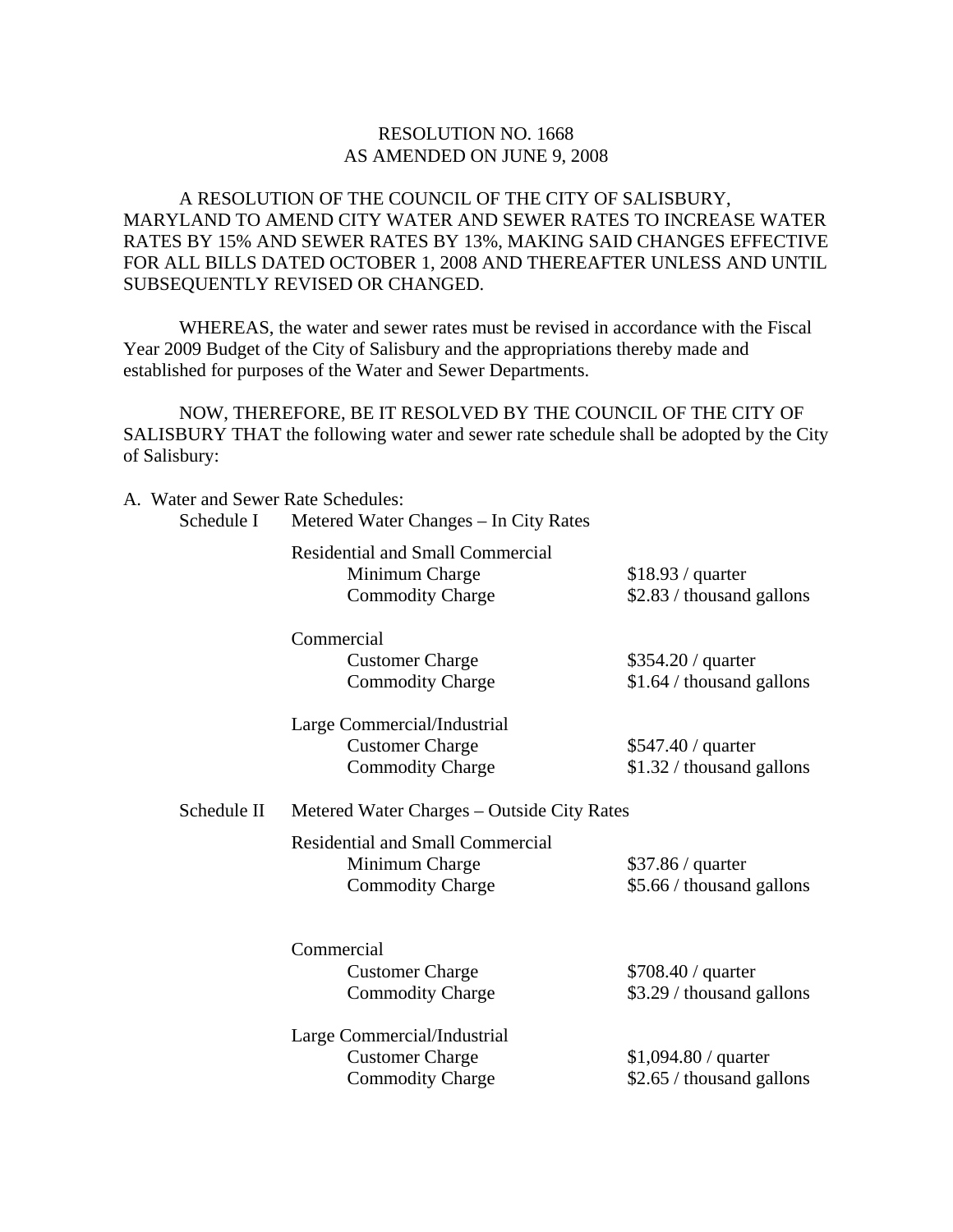|             | Schedule III | Metered Water Charges – Wor-Wic Community College and Urban<br><b>Service District Rates</b> |                                                    |  |
|-------------|--------------|----------------------------------------------------------------------------------------------|----------------------------------------------------|--|
|             |              | <b>Residential and Small Commercial</b><br>Minimum Charge<br><b>Commodity Charge</b>         | \$28.39 / quarter<br>\$4.24 / thousand gallons     |  |
|             |              | Commercial<br><b>Customer Charge</b><br><b>Commodity Charge</b>                              | \$531.30 / quarter<br>\$2.47 / thousand gallons    |  |
|             |              | Large Commercial/Industrial<br><b>Customer Charge</b><br><b>Commodity Charge</b>             | $$821.10 /$ quarter<br>\$1.99 / thousand gallons   |  |
| Schedule IV |              | Sewer Charges – In City Rates                                                                |                                                    |  |
|             |              | <b>Residential and Small Commercial</b><br>Minimum Charge<br><b>Commodity Charge</b>         | \$33.74 / quarter<br>\$5.06 / thousand gallons     |  |
|             |              | Commercial<br><b>Customer Charge</b><br><b>Commodity Charge</b>                              | $$637.32 /$ quarter<br>\$2.94 / thousand gallons   |  |
|             |              | Large Commercial/Industrial<br><b>Customer Charge</b><br><b>Commodity Charge</b>             | \$983.10 / quarter<br>\$2.36 / thousand gallons    |  |
| Schedule V  |              | Sewer Charges – Outside City Rates                                                           |                                                    |  |
|             |              | <b>Residential and Small Commercial</b><br>Minimum Charge<br><b>Commodity Charge</b>         | \$67.48 / quarter<br>\$10.12 / thousand gallons    |  |
|             |              | Commercial<br><b>Customer Charge</b><br><b>Commodity Charge</b>                              | $$1,274.64 /$ quarter<br>\$5.88 / thousand gallons |  |
|             |              | Large Commercial/Industrial<br><b>Customer Charge</b><br><b>Commodity Charge</b>             | $$1,966.20 /$ quarter<br>\$4.72 / thousand gallons |  |
|             | Schedule VI  | Sewer Charges – Wor-Wic Community College and Urban Service<br><b>District Rates</b>         |                                                    |  |
|             |              | <b>Residential and Small Commercial</b><br>Minimum Charge                                    | \$50.61 / quarter                                  |  |
|             |              |                                                                                              |                                                    |  |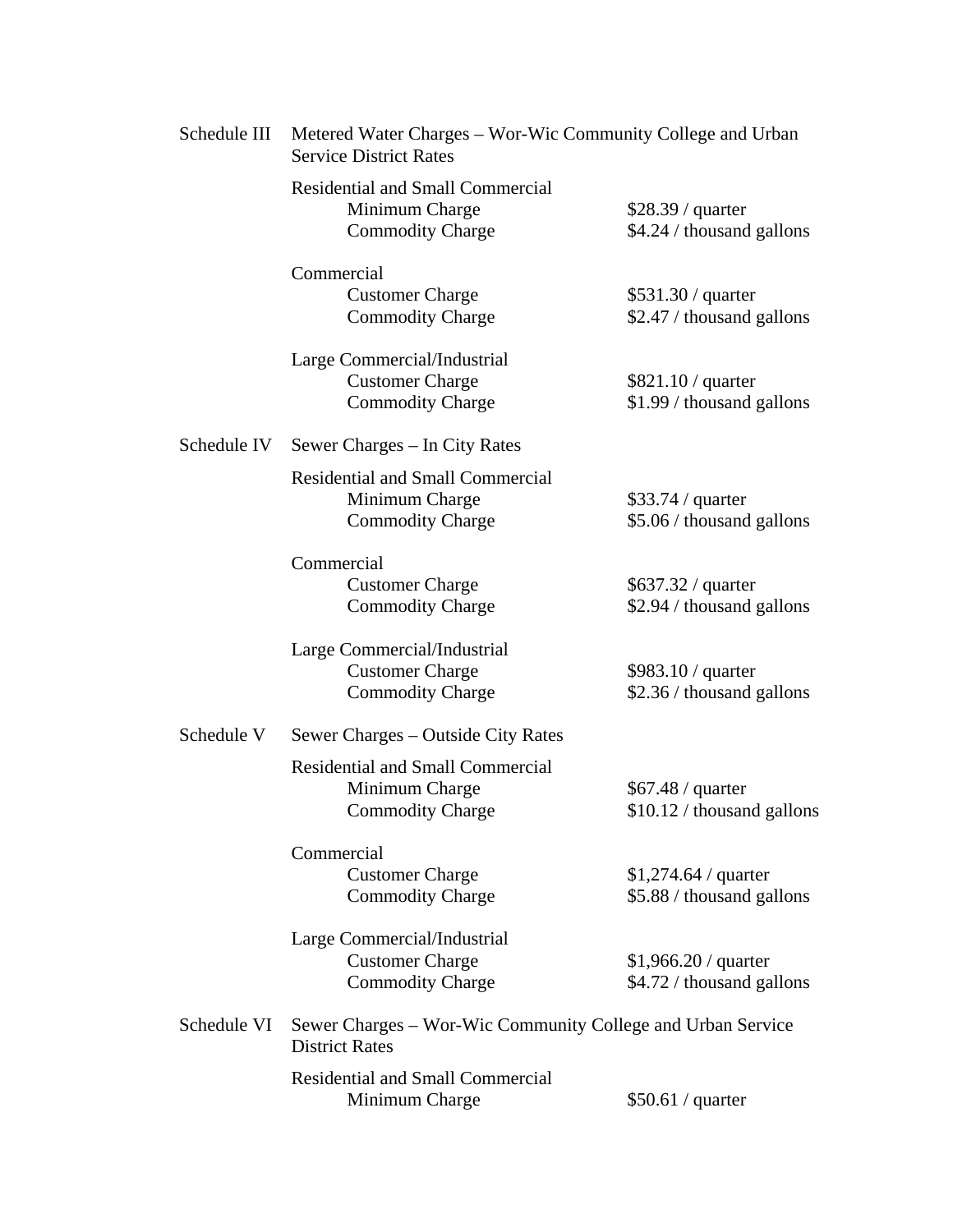| <b>Commodity Charge</b>     | \$7.59 / thousand gallons |
|-----------------------------|---------------------------|
| Commercial                  |                           |
| <b>Customer Charge</b>      | \$955.98 / quarter        |
| <b>Commodity Charge</b>     | \$4.41 / thousand gallons |
| Large Commercial/Industrial |                           |
| <b>Customer Charge</b>      | \$1,474.65 / quarter      |
| <b>Commodity Charge</b>     | \$3.55 / thousand gallons |

## Schedule VII Sewer Charges – Sewer Only Customers

|      |                                     | Quarterly | Quarterly | Quarterly            |
|------|-------------------------------------|-----------|-----------|----------------------|
|      |                                     | In        | Outside   | Urban                |
|      |                                     | City      | City      | Service              |
| Rate | Number of fixtures                  | Rate      | Rate      | <b>District Rate</b> |
|      | One to two fixtures                 | \$43.90   | \$ 87.80  | \$65.86              |
| 2    | Three to five fixtures              | \$77.12   | \$154.25  | \$115.69             |
| 3    | Six to ten fixtures                 | \$115.49  | \$230.97  | \$173.23             |
| 4    | Eleven to fifteen fixtures          | \$153.85  | \$307.70  | \$230.78             |
| 5    | Sixteen to twenty fixtures          | \$192.21  | \$384.43  | \$288.32             |
|      | For every five fixtures over twenty | \$38.36   | \$76.73   | \$57.55              |

Schedule VIII Commercial and Industrial Activities

|                                         | Annual  | Annual    |
|-----------------------------------------|---------|-----------|
|                                         | In City | Outside   |
|                                         | Rate    | City Rate |
| 1) For each fire service                | \$330   | \$660     |
| 2) For each standby operational service | \$330   | \$660     |

## B. Definitions:

Residential and Small Commercial Customers – These customers have average water utilization of less than 300,000 gallons in a quarter.

Commercial Customers – These customers have average water utilization of 300,000 gallons to 600,000 gallons per quarter.

Large Commercial/Industrial – These customers have average water utilization over 600,000 gallons per quarter.

Average Water Utilization Per Quarter – This will be based on annual consumption divided by 4 to get average quarterly water utilization.